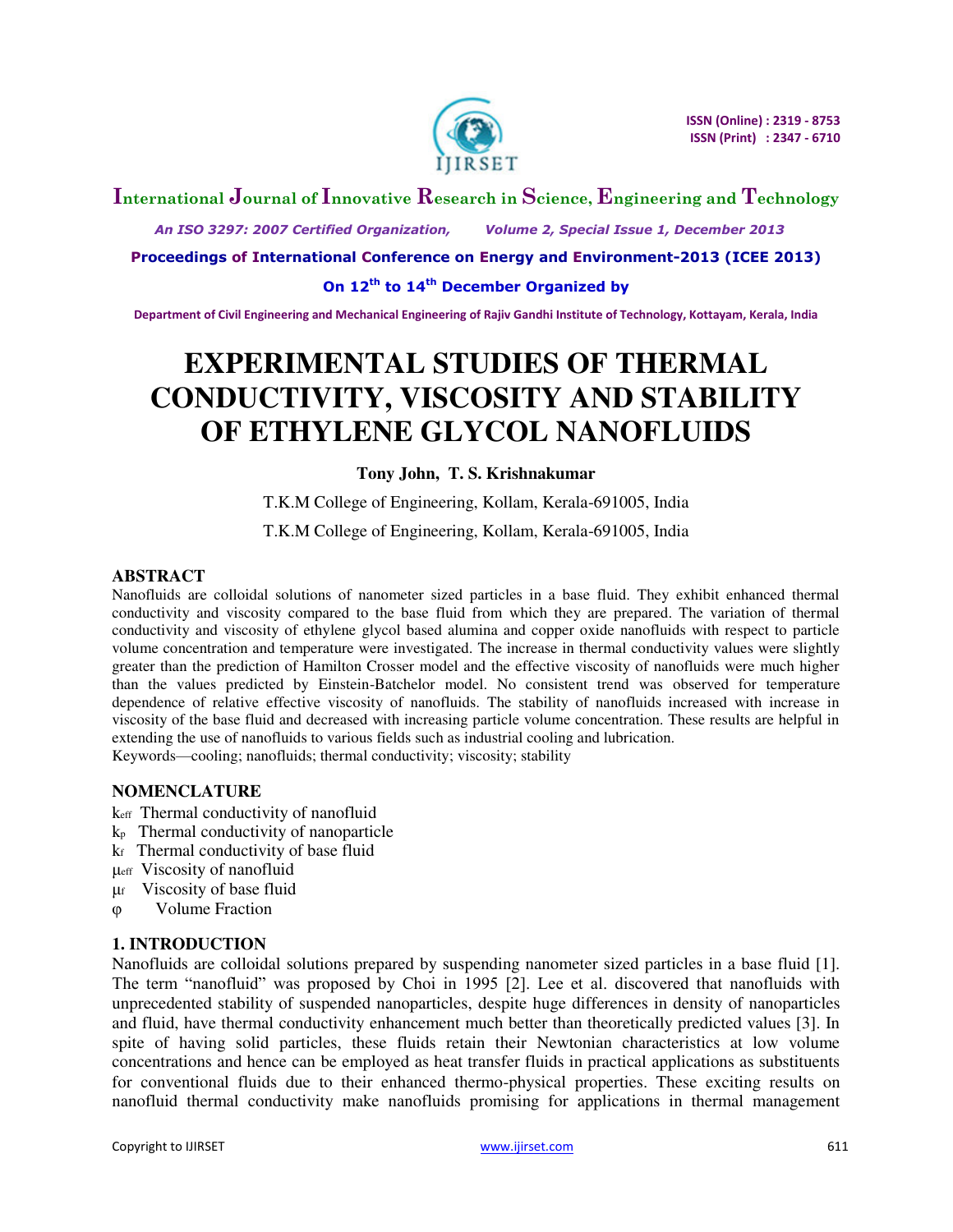#### systems.

Further research on the hydrodynamic properties of nanofluids resulted in concluding that they show abnormal increase in viscosity, which is an important parameter in determining the pumping power and other heat transfer characteristics such as convective heat transfer co-efficient. These revelations makes nanofluids suitable for applications in micro channel flow passages with miniaturized (smaller and lighter) heat exchangers, reduced heat transfer fluid inventory and reduced emissions. Recent experiments have also demonstrated that nanofluids have attractive properties for applications in the area of heat transfer, drag reduction, binding ability for sand consolidation, gel formation, wettability alteration, and corrosive control. The tribological performance of lubricating oils can also be significantly improved by dispersing carbon and metallic-based nanoparticles in these lubricants. They also find application in numerous fields including tribology, chemistry, surfactants and coatings, pharmaceutical and medical applications [4].

Abnormal thermal conductivity increase relative to the base fluid was reported by Eastman et al. [5]. They obtained a 40% increase in the thermal conductivity of ethylene glycol with 0.3 vol. % copper nanoparticles of 10nm diameter. Das et al. [6] have observed increases of 10-25% in water with 1-4 vol. % alumina nanoparticles. They also proposed that thermal conductivity of nanofluids is a strongly increasing function of temperature, much more so than that of pure liquids. Numerous experimental studies have been carried out to measure the thermal conductivity of nanofluids using different techniques such as transient hot wire, steadystate parallel plates, and temperature oscillation. Despite numerous studies motivated by the significant benefits of utilizing nanofluids in various applications, the pertinent mechanisms of the thermal conductivity

enhancement of nanofluids have not been well understood. Moreover, published results demonstrate thermal conductivity enhancement varying from anomalously large to small values. Al2O3 and CuO are the most common nanoparticles used in the literature. The result of these studies shows that the effective thermal conductivity increases with an increase in the volume fraction. In addition, the size of the particles is found to have a significant effect on the thermal

conductivity enhancement. It should be noted that smaller particles exhibit larger surface area to volume ratio than the larger particles. As such, smaller particle diameters can possibly result in a larger augmentation in the effective thermal conductivity [7]. Compared with the experimental studies on thermal conductivity of nanofluids, there are limited rheological studies reported in the literature. Models of the effective viscosity of nanofluids based on the experimental data

are limited to certain nanofluids. Murshed et al. [8] measured relative viscosity data for TiO2 and

Al2O3/water-based nanofluids, and reported a maximum enhancement of 80% at 4% and 5%, respectively. Masuda et al. were the first to measure the viscosity of several water-based nanofluids for temperatures ranging from room condition to  $67^\circ$  C. Wang et al. obtained some data for the dynamic viscosity of Al2O3/water and Al2O3/ethylene glycol mixtures at various temperatures. As most of the theories developed to predict the value of effective viscosity of the nanofluids underestimated them when compared to the measured data, Maiga et al. [9] performed a least-square curve fitting of some experimental data of Wang et al. [7] including Al2O3 in water and Al2O3 in ethylene glycol. The concept of nanofluids attracted lot of attention

from the scientific world since its introduction and numerous researches are being conducted to shed light on various thermo-physical properties such as thermal conductivity, viscosity, heat transfer coefficient, boiling heat transfer characteristics, etc. But even after a couple of decades of research, scientists have failed to reach a consensus in explaining the reasons that contribute to abnormal enhancement in properties shown by nanofluids.

#### **2. PREPARATION OF NANOFLUIDS**

Nanofluids were prepared using ethylene glycol as base fluid and Copper oxide [Cu(II)O] (procured from SIGMA ALDRICH Co., U.S.A) and Titanium dioxide [TiO2] (purchased from Kerala Metals and Minerals Limited) nanoparticles at different particle concentrations. Measured quantity of nanopowder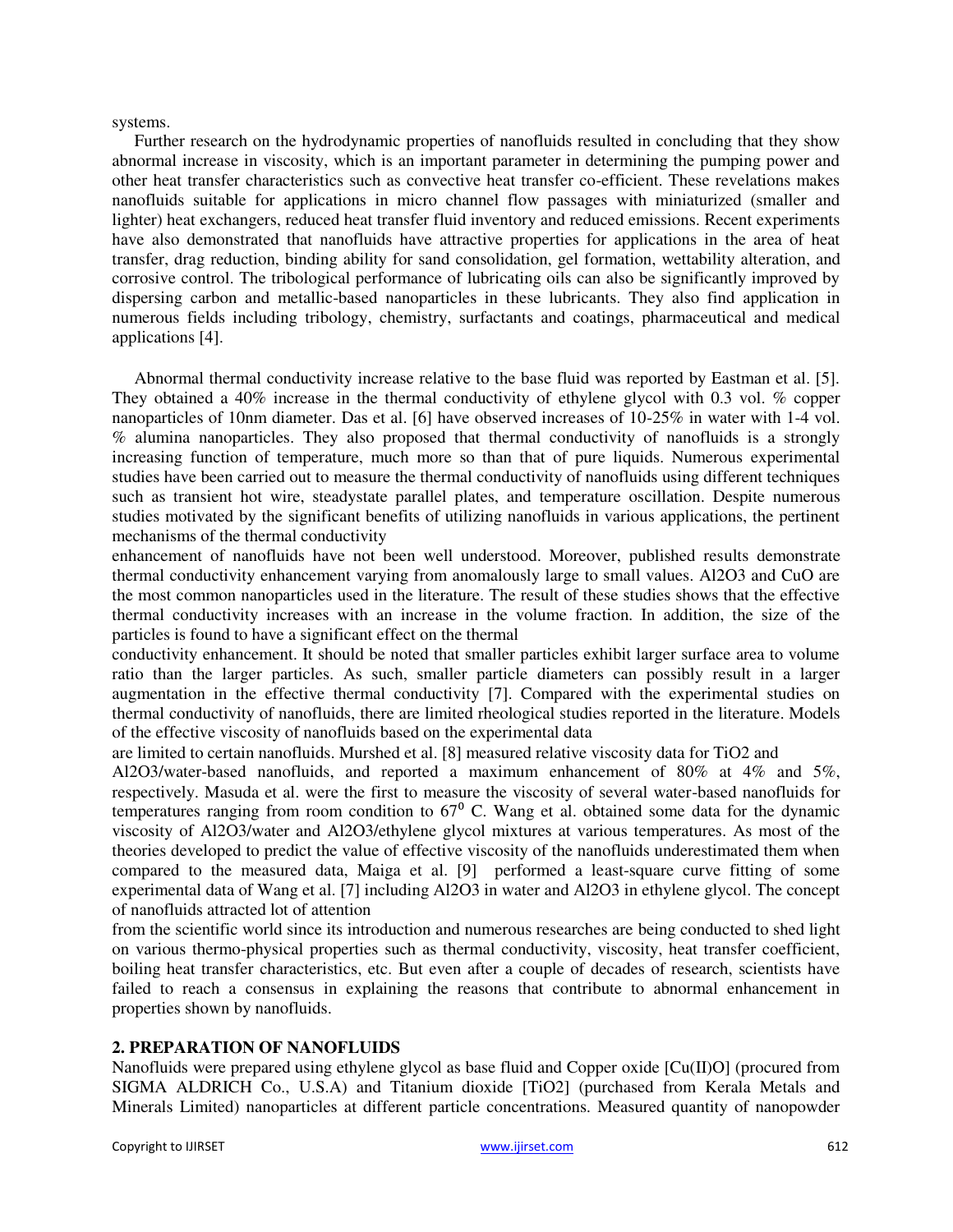was added to measured volume of base fluid. No additives or surfactants were used in the preparation as they may affect the thermo-physical properties of the nanofluids. The nanoparticles were accurately measured using a high precision (up to 0.00001 g) electronic weighing machine. The mixture of nanoparticles and base fluid

were continuously agitated for 6 hours in a high frequency sonicator (POWER SONIC 410) at maximum frequency (40 kHz). The purposes of the agitation are breakdown or de-agglomeration of clustered nanoparticles, to facilitate even particle distribution and to minimize nanoparticle sedimentation. The following nanofluids were synthesized using the above procedure i) Copper oxide/ Ethylene glycol nanofluids of volume fractions 0.1% and 0.5% ii)

Titania/ Ethylene glycol nanofluids of volume fractions 0.1%, 0.5% and 1%.

## **3. MEASUREMENT OF THERMAL CONDUCTIVITY**

The thermal conductivity of the synthesized nanofluids were measured using a KD2 PRO thermal conductivity probe (Decagon Devices Inc., US). This instrument works on the classical transient hot wire method which is the most widely used technique in measurement of thermal conductivity of liquids in general and nanofluids in particular. The instrument was then tested for uncertainty using distilled water, glycerine (provided as test fluid by manufacturer) and ethylene glycol and was found to be less than ± 1%. Care was taken to ensure vertical positioning of the

probe without any shake or vibration, which may cause uncertainty in readings due to convection heat transfer.

## **4.MEASUREMENT OF VISCOSITY**

The viscosity measurement of the nanofluids were carried out using a Brookfield DV II+ PRO Cone/Plate Rheometer (Viscometer). It is a precise torque meter which is driven at discrete rotational speeds. The torque measuring system, which consists of a calibrated beryllium-copper spring connecting the drive mechanism to a rotating cone, senses the resistance to rotation caused by the presence of sample fluid between the cone and a stationary flat plate. The resistance to the rotation of the cone produces a torque that is proportional to the shear stress in the fluid. This reading is easily converted to absolute centipoise units (mPa.s)

from pre-calculated range charts. Alternatively, viscosity can be calculated from the known geometric constants of the cone, the rate of rotation, and the stress related torque. The correct relative position of cone and plate is obtained by following a simple mechanical procedure without the need for external gauges or supplementary instrumentation. The stationary plate forms the bottom of a sample cup which can be removed, filled with .5 ml to 2.0 ml of sample fluid (depending on cone in use), and remounted without disturbing the calibration. The sample cup is jacketed and has tube fittings for connection to a constant temperature circulating bath. The system is accurate to within  $\pm 1.0\%$  of full scale range. Reproducibility is to within  $\pm 0.2\%$ . Working temperature range is from 0°C to 100°C. The equipment was operated in external mode, which uses a computer program (Rheocalc) to display the viscosity values of the fluid being tested. The temperature of the sample was kept constant during the measurement process by circulating mineral oil through the jacketing of the cup of the instrument. A JULABO F 25 constant temperature bath/ circulator was used for circulating fluid. The instrument was tested with pure fluids (Distilled water and ethylene glycol) and the uncertainty limits were found to be inside the manufacturer specified limit.

## **5. Comparison of Stability of Nanofluids**

Stability of nanofluids were studied using visual comparison at regular intervals. The time taken for visible settling was noted as a measure of stability. The condition of ethylene glycol based nanofluids were monitored every 8 hours for a period of 5 days.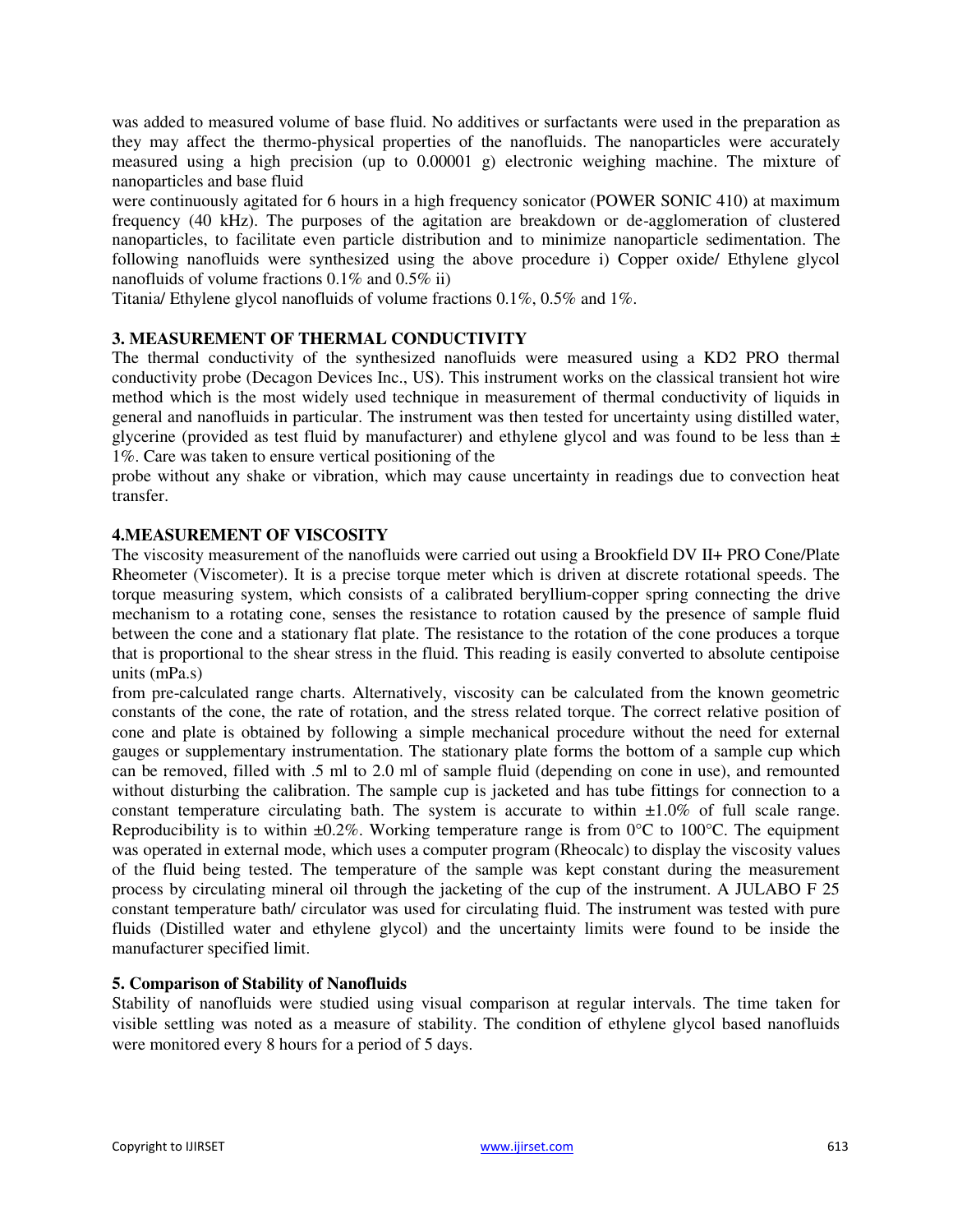#### **6. RESULTS AND DISCUSSIONS**

#### **6.1 Thermal Conductivity of Nanofluids**

The effective thermal conductivities of ethylene glycol increased due to addition of nanoparticles. The increase in thermal conductivity was proportional to increase in particle volume concentration. Fig. 1 represents the increase in thermal conductivity of ethylene glycol due to addition of nanoparticles. The increase in thermal conductivity is attributed to the fact that the thermal conductivities of metal oxides are several order of magnitude higher than that of liquids used as base fluids.



FIGURE 1. THERMAL CONDUCTIVITY INCREASE IN ETHYLENE GLYCOL BASED **NANOFLUIDS** 

The effective thermal conductivities of these nanofluids relative to their base fluids as a function of their volume fraction are shown in Fig. 2. The data points corresponds to the average of 5 readings. These results were compared with values predicted by the Maxwell model which can be represented by Eqn. 1as:

$$
k_{\text{eff}} = \frac{k_p + 2k_f + 2\phi_p(k_p - k_f)}{k_p + 2k_f \phi_p(k_p - k_f)} k_f
$$
\n(1)



FIGURE 2. RELATIVE THERMAL CONDUCTIVITY OFTITANIA/ ETHYLENE GLYCOLNANOFLUID AT 35°C

The experimental values measured were generally higher than those predicted by Maxwell. However, the difference between the predicted and measured values were less than 2.5%. This contradicts many of the literature data which reports that the relative thermal conductivity of nanofluids was much higher than those predicted by Maxwell model. This may be due to the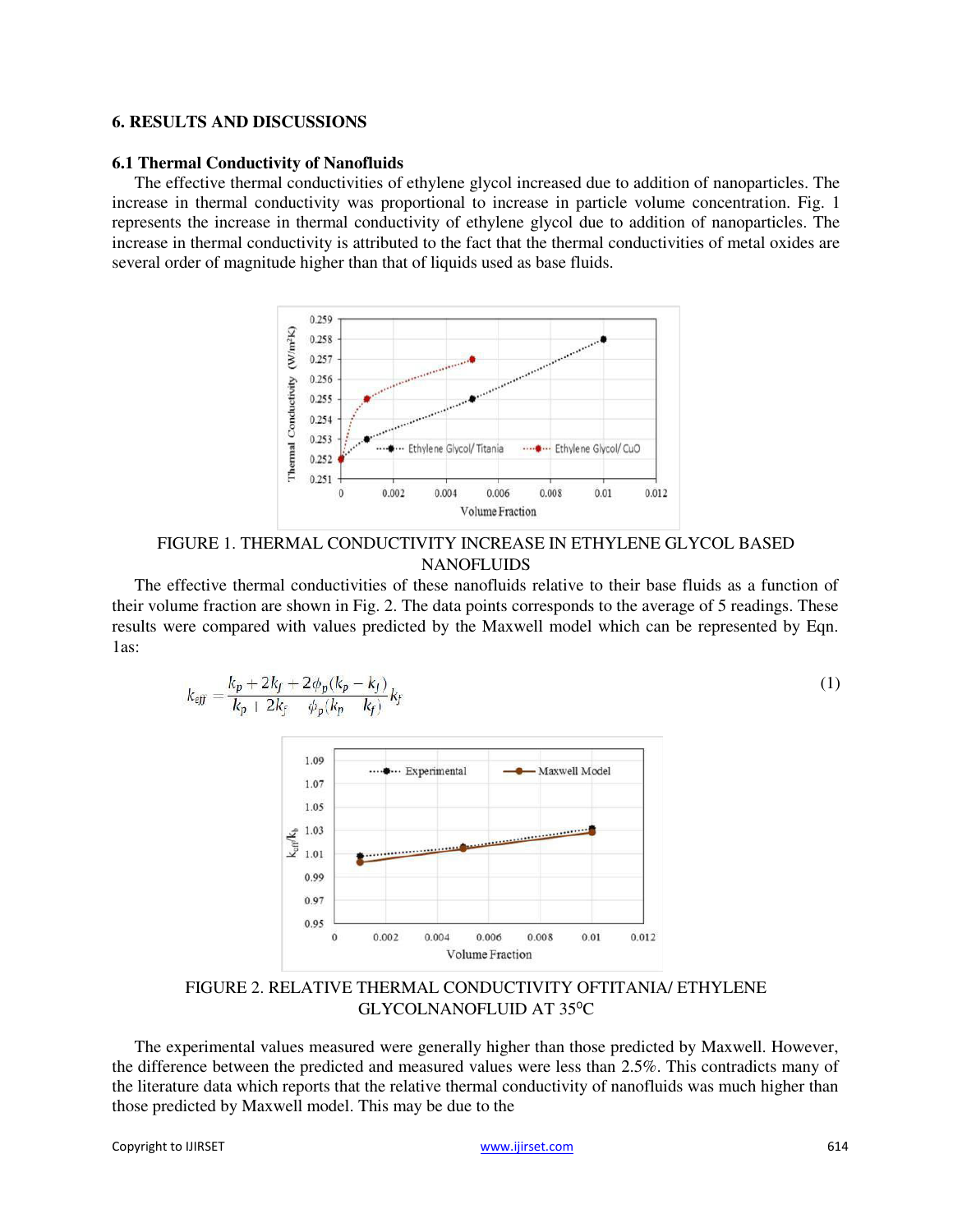fact that all the nanofluids prepared in our work were of low volume fraction  $($   $\leq$  1%). The Maxwell equation was originally derived for low volume fraction solid suspensions. Another factor may be the absence of surfactants or additives which may affect the effective thermal conductivity of nanofluids. It may be noted that recent studies by Utomo et al. also reported that the variation of their measured thermal conductivities from Maxwell equation were within  $\pm 5\%$  [2].

The effect of temperature on thermal conductivity was also studied for a temperature range of  $30^{\circ}$  C to  $60^{\circ}$  C for ethylene glycol/ Titania nanofluids. A strong temperature dependence was observed at all particle concentrations and the enhancement in thermal conductivity increased from 1.19% at 30 $^{\circ}$  C to  $3.08\%$  at  $60^{\circ}$  C for 0.5% volume fraction. The results are similar to the temperature dependence studies by Li and Peterson [2]. They obtained a linear relation for temperature dependence with an r squared value of 0.9078. However, the relation observed in present study was of a second degree polynomial nature with an r squared value of 0.946. Fig. 3 shows the variation of effective relative thermal conductivity of ethylene glycol nanofluids with temperature. The strong temperature dependence of nanofluids are due to onset of Brownian motion at higher temperatures. It is to be noted that Maxwell model is insensitive to temperature.



FIGURE 3. TEMPERATURE DEPENDENCE OF RELATIVE THERMAL CONDUCTIVITY FOR ETHYLENE GLYCOL-TITANIA NANOFLUIDS

For ethylene glycol base fluid, addition of CuO nanoparticles gave a higher relative thermal conductivity when compared to Titania nanoparticles. Therefore, from a cooling point of view, CuO nanofluids are superior to Titania nanofluids. This is due to the fact that the thermal conductivity of CuO is greater than that of TiO2.

| Nanoparticle   | <b>Relative Thermal Conductivity</b> |                |               |
|----------------|--------------------------------------|----------------|---------------|
|                | $(k_{\text{eff}}/k_{\text{b}})$      |                |               |
|                | $\phi = 0.001$                       | $\phi = 0.005$ | $\phi = 0.01$ |
| $TiO2$ (<40nm) | 1.0039                               | 1.0119         | 1.0238        |
| CuO(<50nm)     | 1.0119                               | 1.01984        |               |

TABLE 1. RELATIVE THERMAL CONDUCTIVITIES OF ETHYLENE GLYCOL **NANOFLUIDS** 

#### **6.2 Viscosity of Nanofluids**

The effective viscosity of base fluids increased due to addition of nanoparticles. The increase was proportional to the concentration of particles. The temperature dependence of base fluids were maintained even after addition of nanoparticles. Fig. 4 shows the increase in viscosity of base fluids due to addition of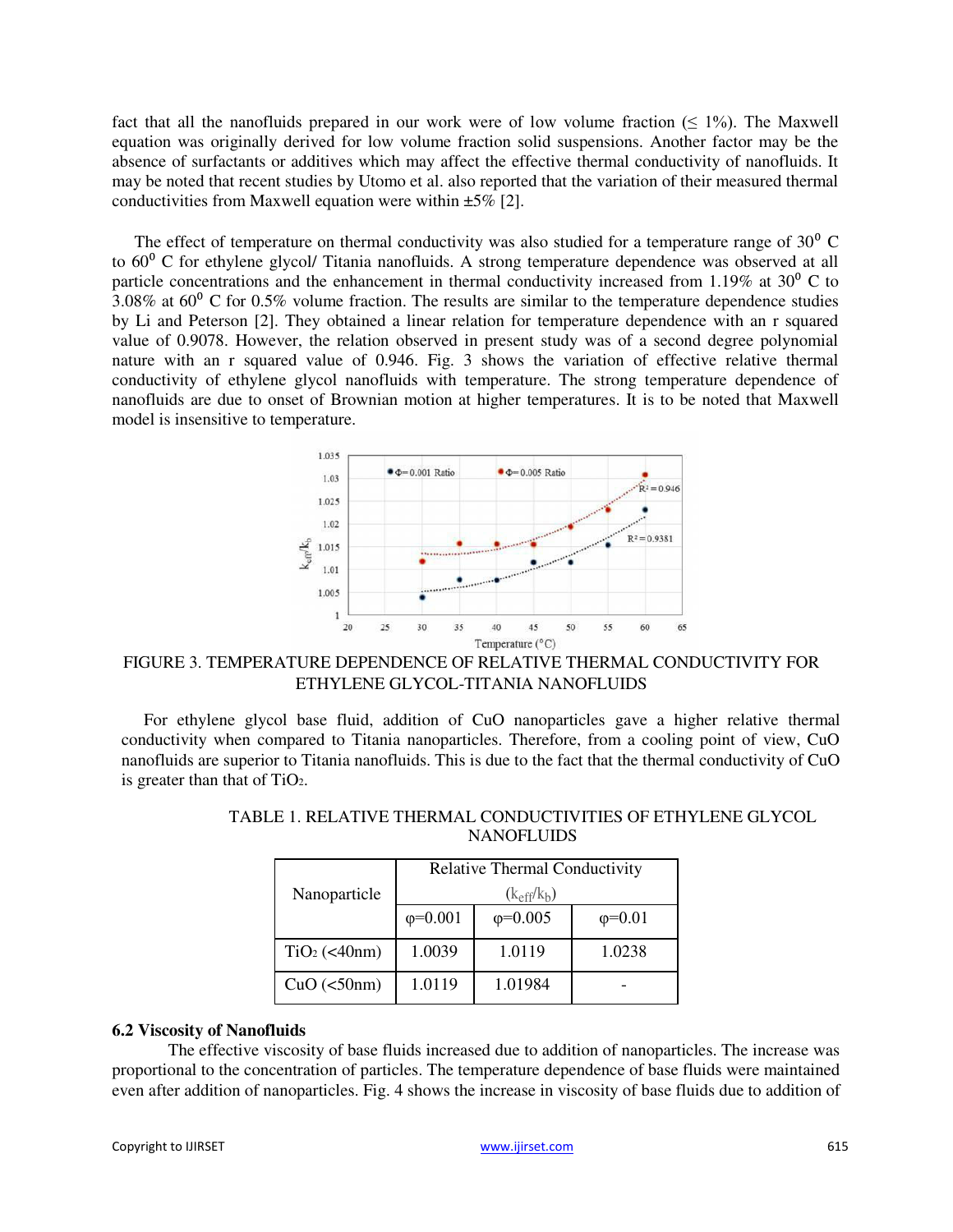nanoparticles at various concentrations.



## FIGURE 4. INCREASE IN EFFECTIVE VISCOSITY OF TITANIA/ ETHYLENE GLYCOL NANOFLUID AT DIFFERENT PARTICLE CONCENTRATIONS

The effective relative viscosity of nanofluids (ratio of effective viscosity of nanofluid to that of base fluid) are plotted as a function of their volume fraction in fig. 5. The results are compared with the values predicted by Batchelor's equation for effective viscosity of nanofluids, which is givenby Eqn. 2.







It can be seen that the model clearly under predicts the value of effective viscosity for all the nanofluids used for measurement, which is in agreement with results found in the literature. The deviation from the model is more prominent as the volume fraction increases. The temperature dependence of effective relative viscosity of nanofluids were also studied and plotted in fig. 6. A slight increase in effective relative viscosity with increase in temperature was observed for ethylene glycol based nanofluids. The percentage increase in relative viscosity of Titania nanofluids were more when compared to CuO nanofluids.

#### **6.3 Stability of Nanofluids**

Ethylene glycol nanofluids settled after two days of preparation when kept stationary. Even though nanofluids give higher relative increase in viscosity and thermal conductivity at higher volume fractions, their practical application may be limited due to stability issues. Addition of surfactants can improve the stability of nanofluids. It is often reported in the literature that the pH can also play an important role in